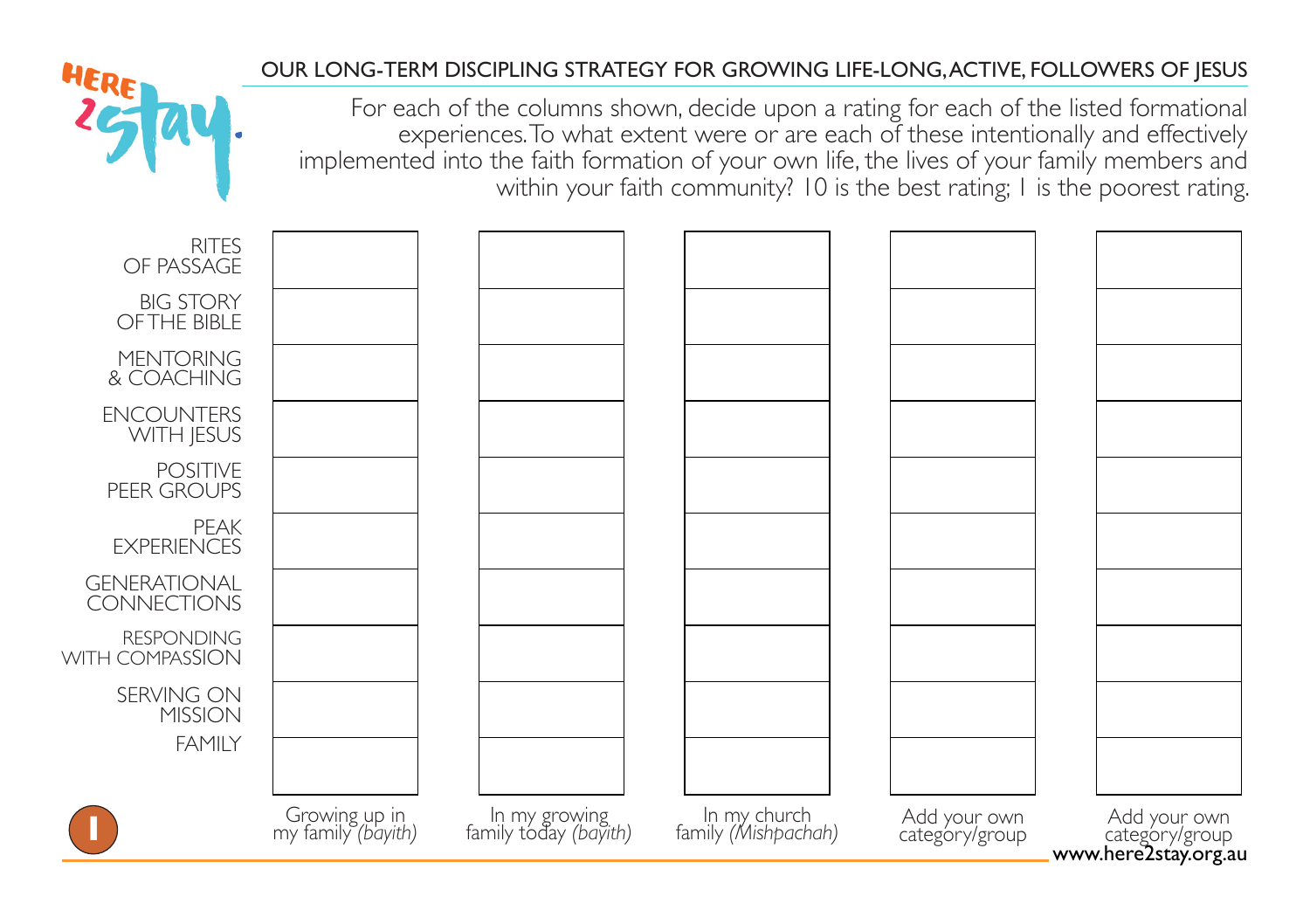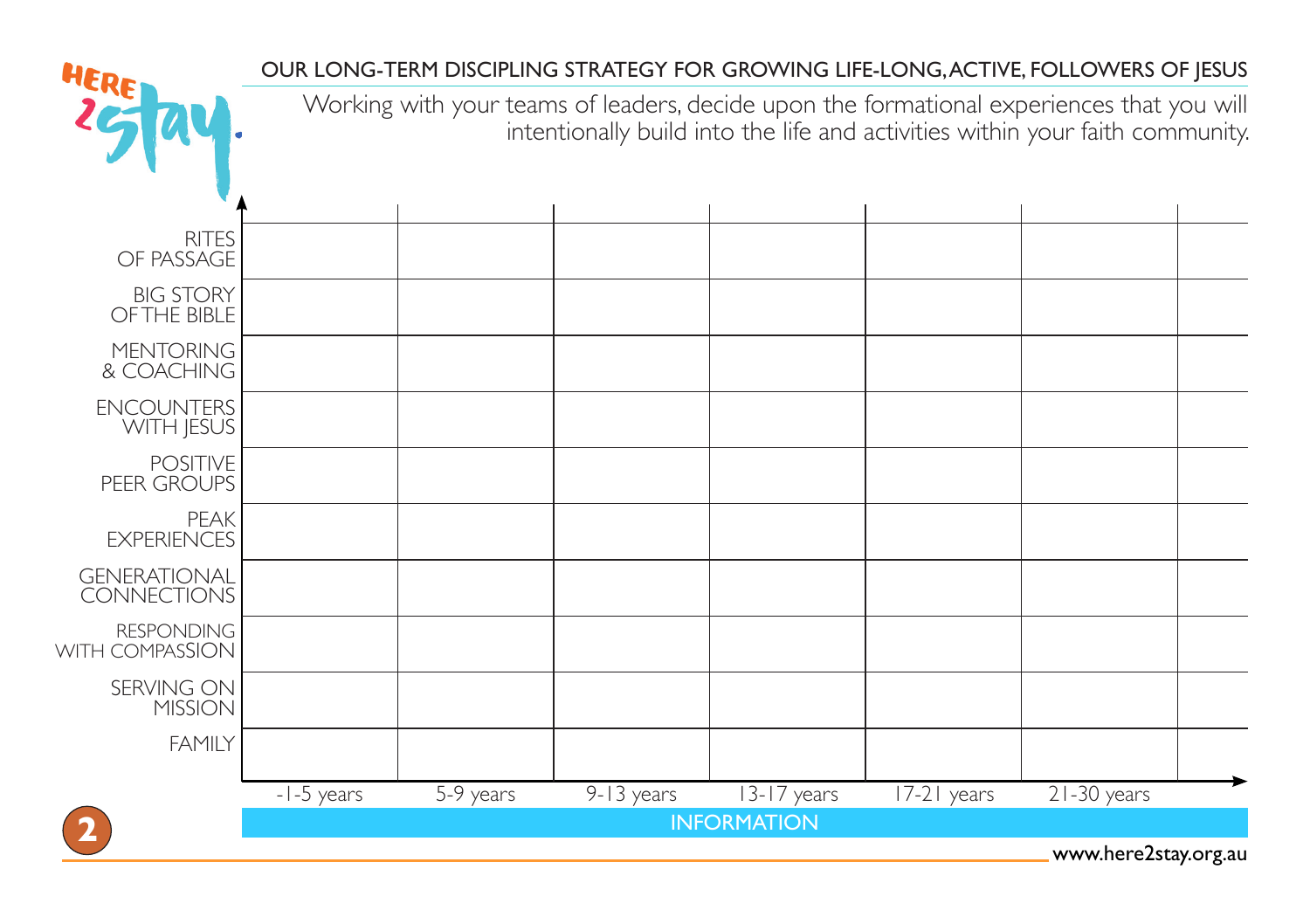Faith formation is transformational when we understand that God wants to be a part of every aspect of our life, and that we are designed to grow within community.

Each piece/pillar overlays the whole circle reminding us that we can do nothing in isolation.

The 10 pillars fit nicely together forming a tight structure, providing stability and strength to life at any age and stage.

Write in each piece/pillar ways in which you can intentionally build into your life, you family, your faith community and for those in the world around you.